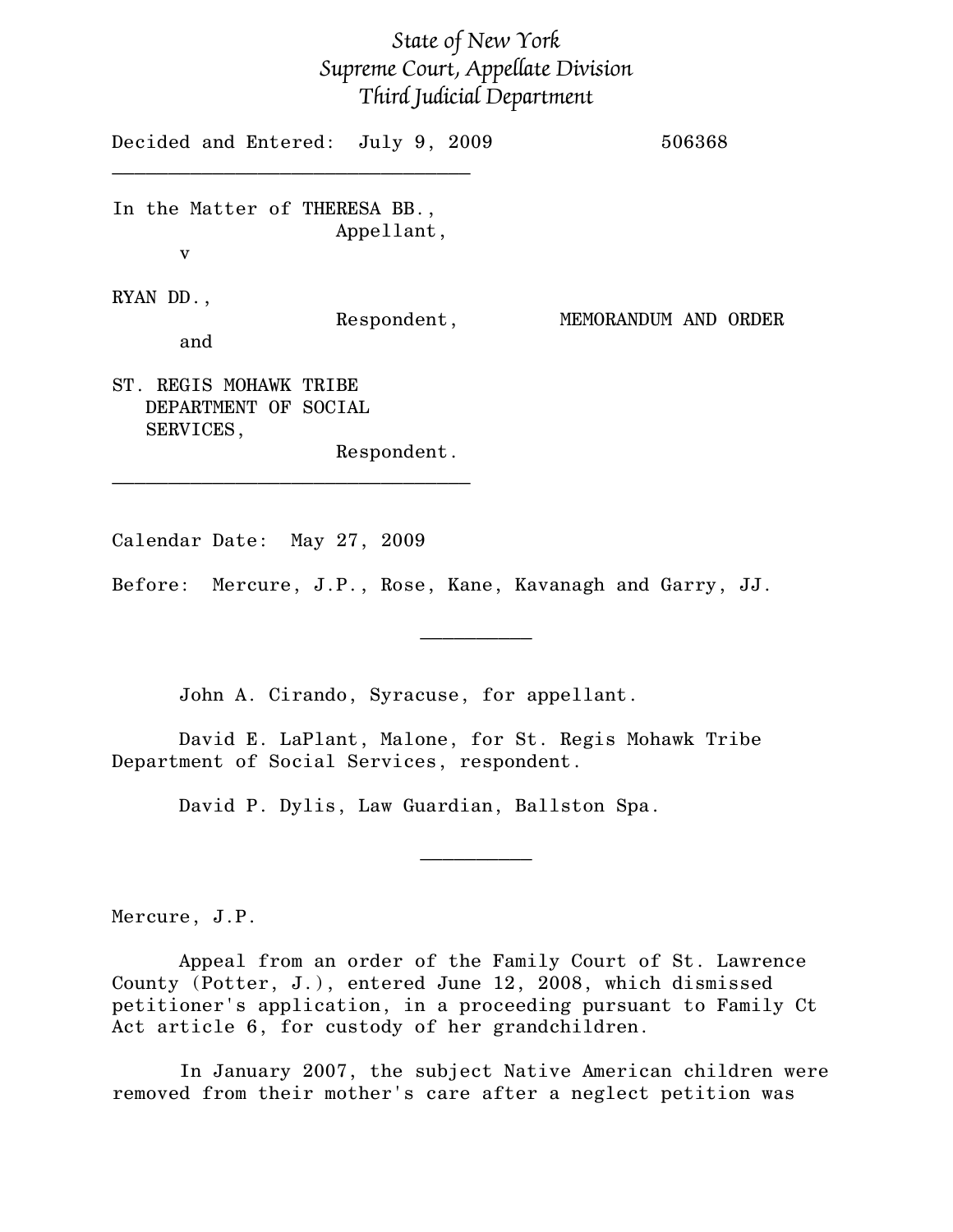## -2- 506368

filed against her. Upon a finding of neglect, the children were placed with respondent St. Regis Mohawk Tribe Department of Social Services (hereinafter DSS). $^1$  DSS, in turn, placed the children in the care of foster parents.

The mother died in November 2007 and petitioner, the children's maternal grandmother, thereafter commenced this custody proceeding. The father, respondent Ryan DD., subsequently surrendered his parental rights on the condition that the children be adopted by their foster parents. Immediately following that conditional surrender, Family Court dismissed the instant proceeding without a hearing, and petitioner now appeals.

We affirm. Petitioner has no special right to custody of her grandchildren that would allow her "to override the right of the natural parent to surrender the child to a public agency and to confer on it the right to consent to the adoption of the child" (Matter of Peter L., 59 NY2d 513, 520 [1983]; see Matter of Sickler v Roach, 169 AD2d 874, 874-875 [1991]). Nor is petitioner entitled "to override a decision by [DSS] to place the child[ren] for adoption with adoptive parents to be selected by the agency" (Matter of Peter L., 59 NY2d at 516). Accordingly, once the father surrendered his parental rights to DSS for the purposes of adoption, Family Court was deprived of authority to entertain this custody proceeding and appropriately dismissed it (see Matter of Gerald BB., 51 AD3d 1081, 1086 [2008], <u>lv</u> denied 11 NY3d 703 [2008]; Matter of Linda S. v Krishnia S., 50 AD3d 805, 806 [2008]; Matter of Genoria SS. v Christina TT., 233 AD2d 827, 828 [1996], <u>lv denied</u> 89 NY2d 811 [1997]). Should

<sup>1</sup> DSS notes that petitioner incorrectly named the St. Regis Mohawk Tribal Council rather than DSS as a party respondent in the notice of appeal. Given the absence of any prejudice to DSS resulting from this clerical defect, we will disregard it and treat the notice of appeal as containing the correct caption (see CPLR 2001; Matter of Tagliaferri v Weiler, 1 NY3d 605, 606 [2004]; Broughton v Dona, 63 AD2d 1101, 1101 [1978], appeals dismissed 46 NY2d 1013, 1074 [1979], lv denied 47 NY2d 709  $[1979]$ .